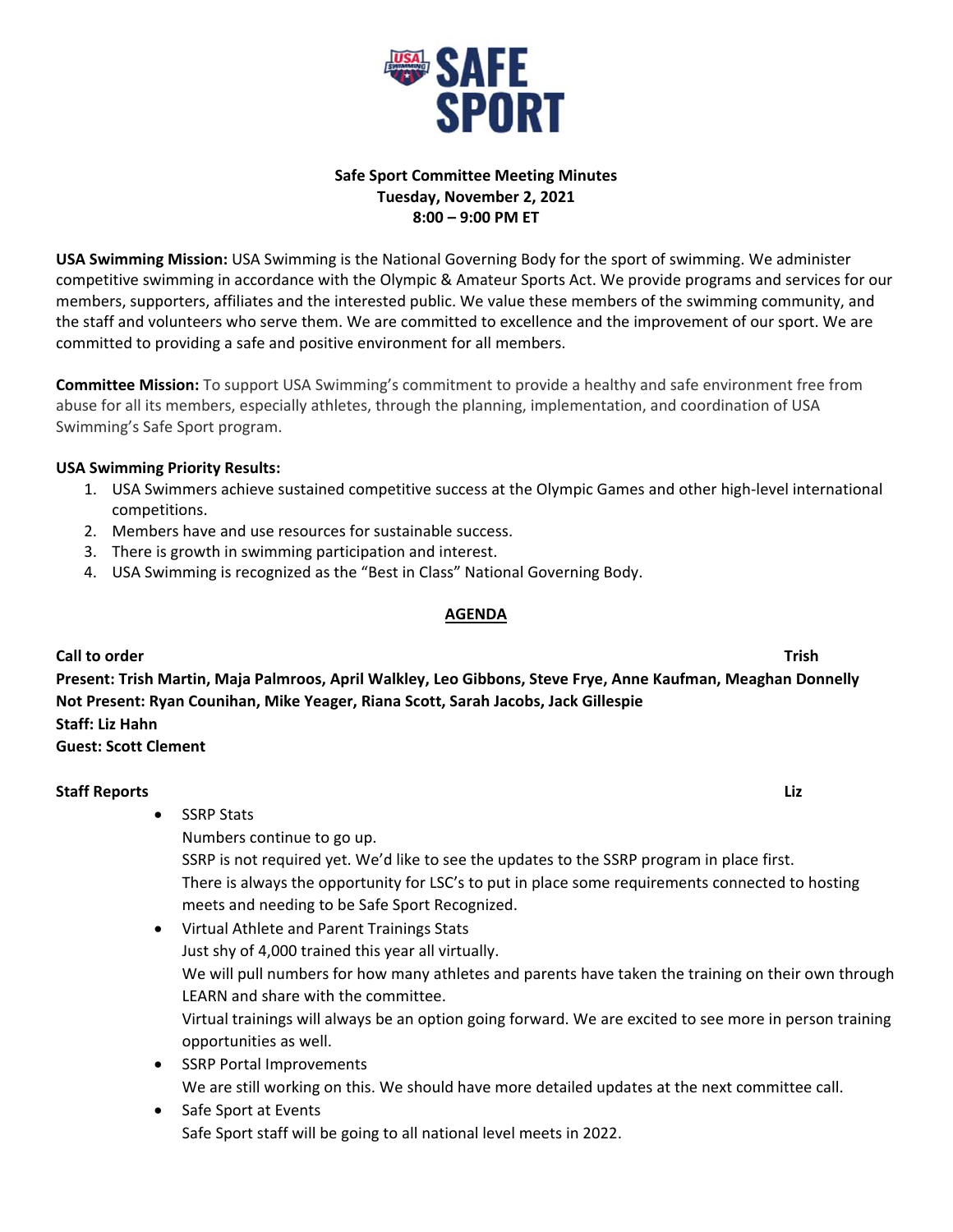Suggested to include the QR Code for MAAPP in the Heat Sheets and that leave all signs at the facilities is a great way to share Safe Sport.

Do not put posters where athletes are just walking by. Putting them on mirrors and soap dispensers are a much better idea, back of stalls too.

- Athlete to Coach Transition Materials Get more info on this and will circulate to the committee.
- Fall LSC Chairs Workshop

Workshop will be help on November 13<sup>th</sup>, 2021.

The agenda was put together by the Zone Chairs and will cover:

Safe Sport 101 MAAPP LEARN platform SSRP Meet 360 Breakout sessions Scenarios

- April Zone Meeting All of the April Zone meeting information is available online, including registration.
- New Membership Class Update Webinars will be held on November 16<sup>th</sup> from 10:30am-11:30am MST and 12/15 from 11:00am-12:00pm MST. Communication will also be sent to membership.

## **Zone Director Updates April**

The group met to give suggestions for the LSC Safe Sport Chairs workshop agenda and will meet again soon.

## **Updates from Committee Working Groups Working Group Chairs**

The working group chairs would like some direction. Working group chairs will meet with Liz and set up a Zoom with their group to refocus.

|           | • SSRP EXPANSION                   | April        |
|-----------|------------------------------------|--------------|
|           | • EDUCATION AND ENGAGEMENT         | Steve        |
|           | • ATHLETE EDUCATION AND ENGAGEMENT | <b>Riana</b> |
| $\bullet$ | IMPACT AWARD                       | Rvan         |

## **New business**

 Meet Marshal project with other committees This came out of conversation from the Annual Business Meeting and the new membership category. The Operational Risk Committee has worked on the role of the Meet Marshal in the past. With Meet Marshal's now needing to be members of USA Swimming what does their role now look like. There will likely be some collaboration between the Officials, Operational Risk, Club Development and Safe Sport Committee for developing this updated role.

Creating consistency for the role of the Meet Marshal makes a lot of sense.

- Question posed: Does the group think that USA Swimming should take a stance on meets being able to be held at facilities that don't adhere to our Safe Sport standards?
	- o Is there more to do on the conditions of Sanctions?
	- o LSC decided not to attend meets if they were at a certain facility that was having issues.